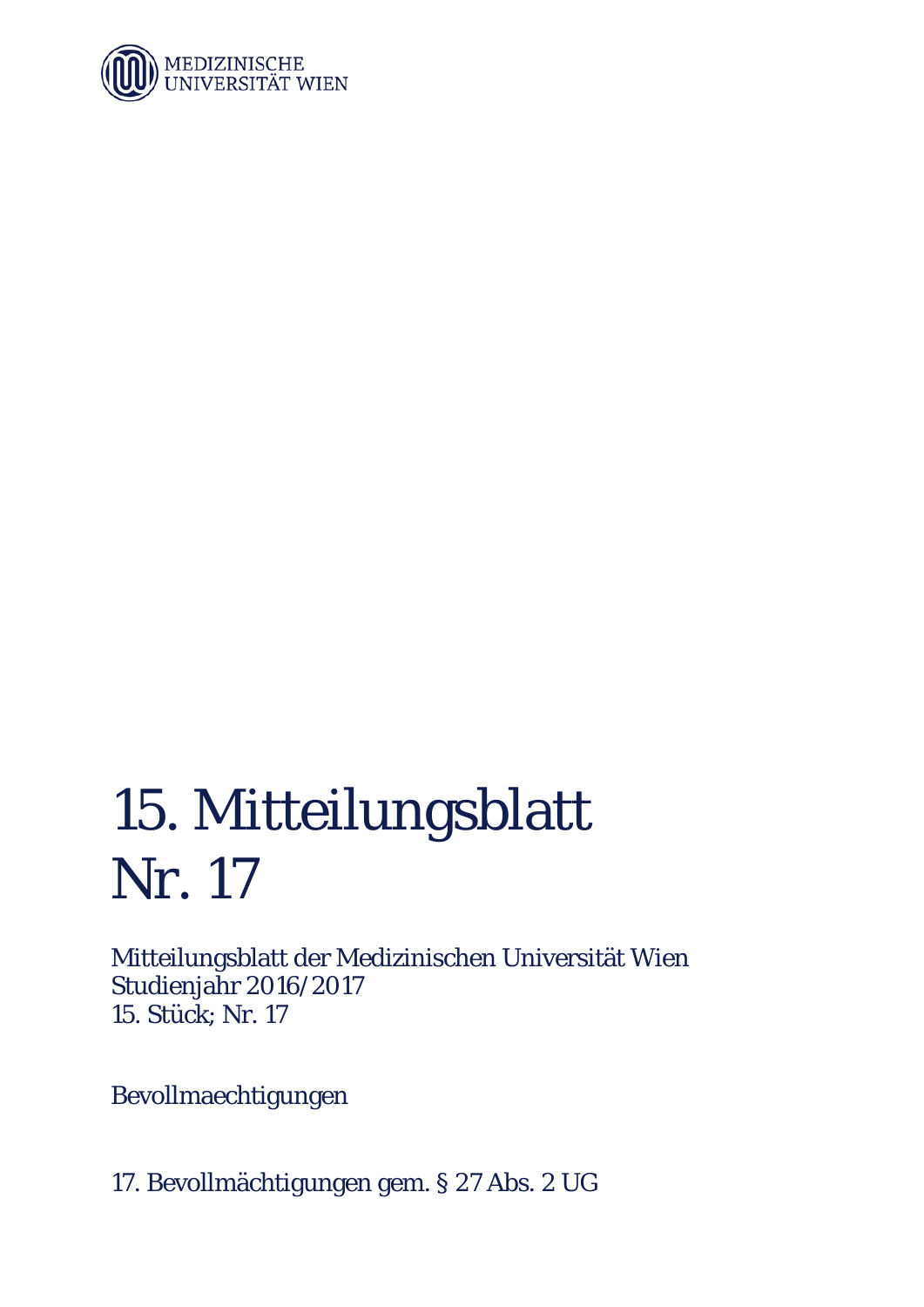2

## 17. Bevollmächtigungen gem. § 27 Abs. 2 UG

Gemäß § 27 Abs. 2 UG werden folgende Bevollmächtigungen erteilt: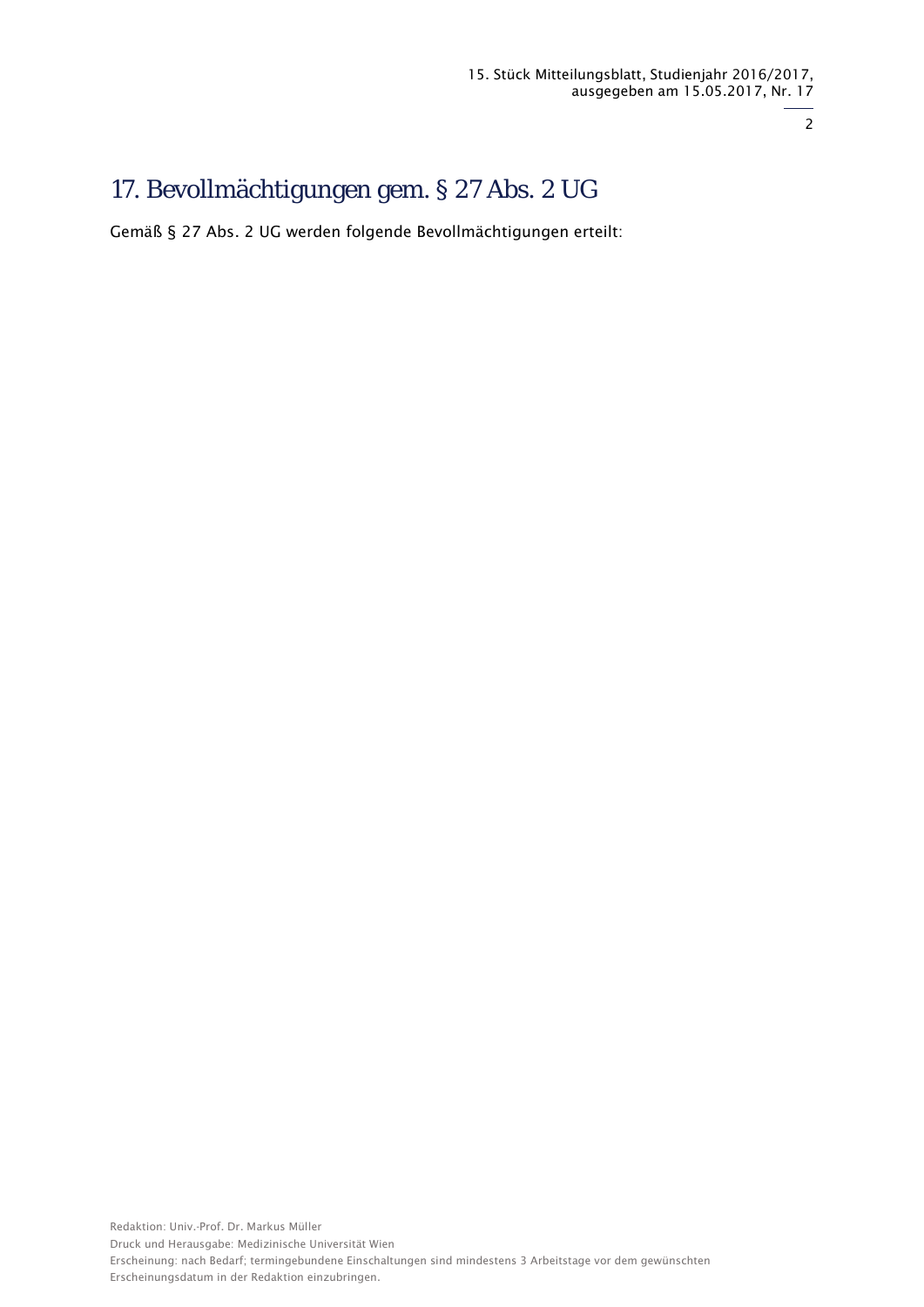| <b>Auftrag</b> | <b>Titel der Projektes</b>                                                                                                                                                                                                                                                                                                                                                                                              | ProjektleiterIn                                                                 | Organisationseinheit                                         |
|----------------|-------------------------------------------------------------------------------------------------------------------------------------------------------------------------------------------------------------------------------------------------------------------------------------------------------------------------------------------------------------------------------------------------------------------------|---------------------------------------------------------------------------------|--------------------------------------------------------------|
| FA603A0201     | EU IMI HARMONY (Healthcare Alliance for Resourceful Medicines Offensive<br>against Neoplasms in HematologY) Proj.Nr.: 116026                                                                                                                                                                                                                                                                                            | Dr. Druml Christiane                                                            | Ethik, Sammlungen und Geschichte der<br>Medizin              |
| FA793B0102     | Resistenzgenanalyse mittels next generation sequencing zur Untersuchung<br>von Resistenzmechanismen bei Candida species                                                                                                                                                                                                                                                                                                 | Ao.Univ.Prof. Univ.-Lektor                                                      | Klinisches Institut für Labormedizin                         |
| FA793A1703     | CSL Behring - Diagnostische Analyse bei Alpha-1-Antitrypsin-Mangel                                                                                                                                                                                                                                                                                                                                                      | Dr. Willinger Birgit<br>Ass.-Prof. Dr.med.univ.                                 | Klinisches Institut für Labormedizin                         |
| FK793A0002     | KOOP FA716C1008 Prolongation of kidney transplant survial through risk<br>stratification of omicswide incompatibilities using systems biology - a<br>personalized medicine approach                                                                                                                                                                                                                                     | PhD. Hörmann Gregor<br>Univ.-Prof. DDr. Binder<br>Christoph                     | Klinisches Institut für Labormedizin                         |
| FA796A0110     | WWTF Life Sciences Call 2016 Proj. Nr.: LS16-019<br>Promoting Implementation of Recommendations on Policy, Information and<br>Data for Rare Diseases - National Co-Funding BMG-GÖG                                                                                                                                                                                                                                      | Assoc. Prof. Priv.-Doz. Dr.<br>Voigtländer Till                                 | Klinisches Institut für Neurologie                           |
| FA791A1409     | A PHASE III, MULTICENTER, RANDOMIZED, PLACEBO-CONTROLLED,<br>DOUBLE-BLIND STUDY OF ATEZOLIZUMAB (ANTI-PD-L1 ANTIBODY) AS<br>ADJU-VANT THERAPY IN PATIENTS WITH RENAL CELL CARCINOMA AT<br>HIGH RISK OF DEVELOPING METASTASIS FOLLOWING<br>NEPHRECTOMY Zentrum Prof. Schmidinger Proj.Nr.: WO39210                                                                                                                       | Ao.Univ.-Prof. Dr. Haitel<br>Andrea                                             | Klinisches Institut für Pathologie                           |
| FA791A1410     | AN OPEN LABEL, SINGLE ARM, MULTICENTER, SAFETY STUDY OF<br>ATEZOLIZUMAB IN LOCALLY ADVANCED OR METASTATIC UROTHELIAL<br>OR NON-UROTHELIAL CARCINOMA OF THE URINARY TRACT Zentrum<br>Prof. Locker Proj.Nr.: MO29983                                                                                                                                                                                                      | Ao.Univ.-Prof. Dr. Haitel<br>Andrea                                             | Klinisches Institut für Pathologie                           |
| FA791A2102     | An Open Label, Randomized, Two Arm Phase III Study of Nivolumab in<br>Combination with Ipilimumab versus Extreme Study Regimen (cetuximab +<br>cisplatin/carboplatin + fluorouracil) as First Line Therapy in Recurrent or<br>Metastatic Squamous Cell Carcinoma of the Head and Neck (SCCHN)<br>Zentrum Prof. Füreder Proj.Nr.: CA209-651                                                                              | Ao.Univ.-Prof. Dr.med.univ.<br>Pammer Johannes                                  | Klinisches Institut für Pathologie                           |
| FA791A1120     | A multicenter phase II, open label, single arm study to evaluate the efficacy<br>and safety of ruxolitinib in the treatment of anemic myelofibrosis patients<br>Zentrum Prof. Gisslinger Proj.Nr.: CINC242A2411                                                                                                                                                                                                         | Ao.Univ.-Prof. Dr.med.univ.<br>Simonitsch-Klupp Ingrid                          | Klinisches Institut für Pathologie                           |
| FA791A1121     | 'Phase II single-arm "window-of-opportunity" study of a combination of<br>obinutuzumab (GA-101) and venetoclax (ABT-199) in relapsed or refractory<br>diffuse large B-cell lymphoma (DLBCL)"<br>Zentrum Prof. Jäger Proj.Nr.: NHL15 GA101(ABT-199)                                                                                                                                                                      | Ao.Univ.-Prof. Dr.med.univ.<br>Simonitsch-Klupp Ingrid                          | Klinisches Institut für Pathologie                           |
| FA791A2003     | AN OPEN LABEL, SINGLE ARM, MULTICENTER, SAFETY STUDY OF<br>ATEZOLIZUMAB IN LOCALLY ADVANCED OR METASTATIC UROTHELIAL Ao.Univ.-Prof. Dr.med.univ.<br>OR NON-UROTHELIAL CARCINOMA OF THE URINARY TRACT Zentrum<br>Prof. Shariat Proj.Nr.: MO29983                                                                                                                                                                         | Susani Martin                                                                   | Klinisches Institut für Pathologie                           |
| FA791A1804     | An open label phase II study to evaluate the efficacy and safety of PDR001 in<br>patients with advanced or metastatic non-functional neuroendocrine tumors of<br>pancreatic, gastrointestinal (GI), or thoracic origin who have progressed on<br>prior treatment                                                                                                                                                        | Ass.-Prof. Priv.-Doz.<br>Dr.med.univ. Koperek<br>Oskar                          | Klinisches Institut für Pathologie                           |
| FK791A0006     | Zentrum Prof. Raderer Proj.Nr.: CPDR001E2201<br>A phase II trial evaluating the efficacy of MK-3475, an anti-PD-1 monoclonal<br>antibody, and trastuzumab in patients with trastuzumab-resistant, HER2-<br>overexpressing metastatic breast cancer Proj.Nr.: IBCSG 45-13                                                                                                                                                | Assoc. Prof. Priv.-Doz.<br>Dr.med.univ.et scient.med.<br>Bago-Horvath Zsuzsanna | Klinisches Institut für Pathologie                           |
| FK791A0007     | A phase III randomized, double blind, placebo controlled study of BKM120<br>with fulvestrant, in postmenopausal women with hormone receptor-positive<br>HER2-negative AI treated, locally advanced or metastatic breast cancer who<br>progressed on or after mTOR inhibitor based treatment                                                                                                                             | Assoc. Prof. Priv.-Doz.<br>Dr.med.univ.et scient.med.<br>Bago-Horvath Zsuzsanna | Klinisches Institut für Pathologie                           |
| FA791A2303     | "A Multicenter, Randomized, Open-label, 3-Arm Phase 3 Study of Encorafenib<br>+ Cetuximab Plus or Minus Binimetinib vs. Irinotecan/Cetuximab or Infusional<br>5-Fluorouracil (5-FU)/Folinic Acid (FA)/Irinotecan (FOLFIRI)/Cetuximab with a<br>Safety Lead-in of Encorafenib + Binimetinib + Cetuximab in Patients with<br>BRAF V600E-mutant Metastatic Colorectal Cancer" Zentrum Prof. Prager<br>Proj.Nr.: 818-302-15 |                                                                                 | Dr.med.univ. Herac Merima Klinisches Institut für Pathologie |
| FA791A1004     | A PHASE III, DOUBLE-BLINDED, RANDOMIZED, PLACEBO-CONTROLLED<br>STUDY OF ATEZOLIZUMAB PLUS COBIMETINIB AND VEMURAFENIB<br>VERSUS PLACEBO PLUS COBIMETINIB AND VEMURAFENIB IN<br>PREVIOUSLY UNTREATED BRAFV60<br>Zentrum Prof. Höller Proj. Nr.: CO39262                                                                                                                                                                  | PhD. Ao.Univ.-Prof.<br>Dr.med.univ. Kain Renate                                 | Klinisches Institut für Pathologie                           |
| FA791A1005     | Talente - Praktika f. Schülerinnen und Schüler 2017 Proj. Nr.:<br>861124_10854576                                                                                                                                                                                                                                                                                                                                       | PhD. Ao.Univ.-Prof.<br>Dr.med.univ. Kain Renate                                 | Klinisches Institut für Pathologie                           |
| FA791A1006     | Nationale Vernetzungsplattform für personalisierte Medizin "Plattform" Proj.<br>Nr: GZ BMWFW-360.086/0001-WF/V/5b/2017                                                                                                                                                                                                                                                                                                  | PhD. Ao.Univ.-Prof.<br>Dr.med.univ. Kain Renate                                 | Klinisches Institut für Pathologie                           |
| FA746A2603     | Multicenter, randomized, double-blind, parallel-group, add-on, superiority<br>study to compare the efficacy and safety of ponesimod to placebo in subjects<br>with active relapsing multiple sclerosis who are treated with dimethyl fumarate Pemp Berthold<br>(Tecfidera®) Proj.Nr.: AC-058B302                                                                                                                        | Ass.-Prof. Priv.-Doz. Dr.                                                       | Universitätsklinik für Augenheilkunde und<br>Optometrie      |
| FA746A2302     | Personalized risk prognosis for the development of advanced age-related<br>macular degeneration                                                                                                                                                                                                                                                                                                                         | Dr.med.univ. Waldstein<br>Sebastian                                             | Universitätsklinik für Augenheilkunde und<br>Optometrie      |
| FA746A1617     | A Multicenter, Randomized, Open-label, 3-Arm Phase 3 Study of Encorafenib<br>+ Cetuximab Plus or Minus Binimetinib vs. Irinotecan/ Cetuximab or Infusional<br>5-Fluorouracil (5-FU)/Folinic Acid (FA) /Irinotecan (FOLFIRI)/Cetuximab with<br>a Safety Lead-in of Encorafenib + Binimetinib + Cetuximab in Patients with<br>BRAF V600E-mutant Metastatic Colorectal Cancer Proj. Nr.: ARRAY-818-302                     | Univ.-Lektor Assoc. Prof.<br>Priv.-Doz. Dr. Sacu Gülhan<br>Stefan               | Universitätsklinik für Augenheilkunde und<br>Optometrie      |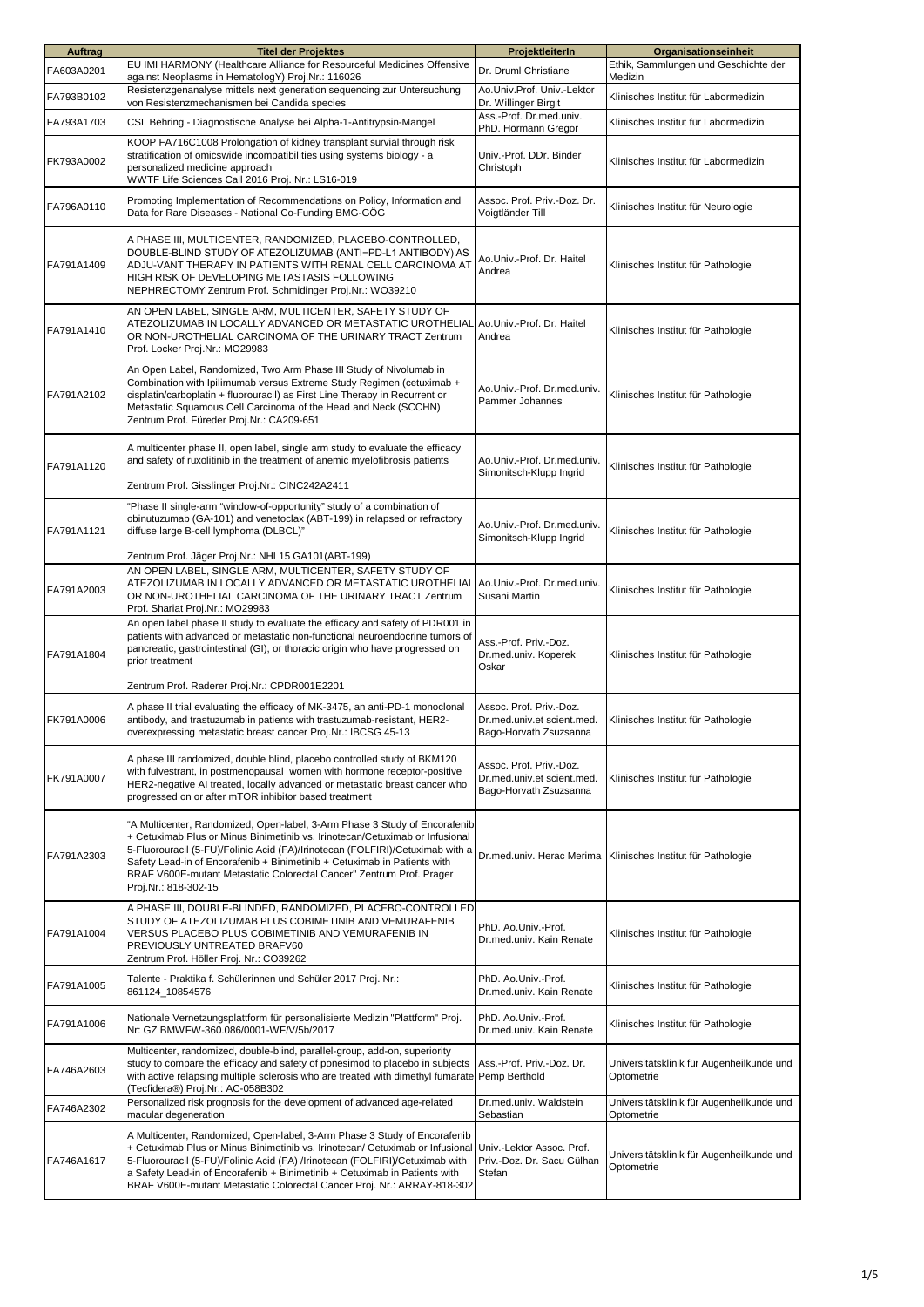| <b>Auftrag</b> | <b>Titel der Projektes</b>                                                                                                                                                                                                                                                                                                                                                                                                       | ProjektleiterIn                                      | Organisationseinheit                                                   |
|----------------|----------------------------------------------------------------------------------------------------------------------------------------------------------------------------------------------------------------------------------------------------------------------------------------------------------------------------------------------------------------------------------------------------------------------------------|------------------------------------------------------|------------------------------------------------------------------------|
| FA746A0264     | A PHASE III, DOUBLE-BLINDED, RANDOMIZED, PLACEBO-CONTROLLED<br>STUDY OF ATEZOLIZUMAB PLUS COBIMETINIB AND VEMURAFENIB<br>VERSUS PLACEBO PLUS COBIMETINIB AND VEMURAFENIB IN<br>PREVIOUSLY UNTREATED BRAFV600 Proj. Nr.:CO39262                                                                                                                                                                                                   | Univ.-Prof. Dr.med.univ.<br>Schmidt-Erfurth Ursula   | Universitätsklinik für Augenheilkunde und<br>Optometrie                |
| FA746A0265     | An Extension Study of APD334-003 in Patients with Moderately to Severely<br>Active Ulcerative Colitis Proj.Nr.: APD334-005                                                                                                                                                                                                                                                                                                       | Univ.-Prof. Dr.med.univ.<br>Schmidt-Erfurth Ursula   | Universitätsklinik für Augenheilkunde und<br>Optometrie                |
| FA727A0703     | Optimierung der HLA-Typisierung von Stammzellspendern mittels<br>Genotypisierung von Short Tandem Repeats                                                                                                                                                                                                                                                                                                                        | Ao.Univ.-Prof. Dr.med.univ.<br>Panzer Simon          | Universitätsklinik für Blutgruppenserologie<br>und Transfusionsmedizin |
| FA731E0604     | Long term effects of steroid donor pretreatment on liver allograft function                                                                                                                                                                                                                                                                                                                                                      | Ao.Univ.-Prof. Dr.med.univ.<br>Berlakovich Gabriela  | Universitätsklinik für Chirurgie                                       |
| FA731E0605     | Retrospektive Auswertung von CMV Mismatch zwischen Spender und<br>Empfänger nach Nierentransplantation im Zeitraum von 2013 - 2015 unter<br>Berücksichtigung der CMV Replikation und CMV Erkrankung in Relation zur<br>immunsuppressiven Therapie"                                                                                                                                                                               | Ao.Univ.-Prof. Dr.med.univ.<br>Berlakovich Gabriela  | Universitätsklinik für Chirurgie                                       |
| FA731C1802     | Europäische multizentrische Registerstudie für Patienten zur Beurteilung von<br>Ergebnissen bei Bypass-Operationen von Koronararterien: Behandlung von<br>vaskulären Gefäßstützen mit DuraGraft, einem neuen Hemmstoff von<br>Endotheleinrissen                                                                                                                                                                                  | Ass.-Prof. Priv.-Doz.<br>Dr.med.univ. Sandner Sigrid | Universitätsklinik für Chirurgie                                       |
| FA731E0701     | The impact of iron homeostasis on liver regeneration - a pilot study                                                                                                                                                                                                                                                                                                                                                             | Dr. Schwarz Christoph                                | Universitätsklinik für Chirurgie                                       |
| FA722B1122     | A Phase 1b/3, Multicenter, Trial of Talimogene Laherparapvec in Combination<br>with Prembrolizumab (MK-3475) for Treatment of Unresectable, Stage IIIB to<br>IVM1c Melanoma (MASTERKEY-265).                                                                                                                                                                                                                                     | Ao.Univ.-Prof. Dr.med.univ.<br>Höller Christoph      | Universitätsklinik für Dermatologie                                    |
| FA722C1102     | EU HUMAN PAPILLOMAVIRUS INFECTION: FROM MOLECULES TO<br><b>TISSUES TO PREVENTION</b><br>The host-pathogen interaction in regards to clinically relevant strains and the<br>assessment of factors influencing this interplay                                                                                                                                                                                                      | Ao.Univ.-Prof. Dr.med.univ.<br>Kirnbauer Reinhard    | Universitätsklinik für Dermatologie                                    |
| FA722C0435     | A Phase 3, Randomized, Double-blind Study to Evaluate the Safety and<br>Efficacy of Emtricitabine and Tenofovir Alafenamide (F/TAF) Fixed-Dose<br>Combination Once Daily for Pre-Exposure Prophylaxis in Men and<br>Transgender Women Who Have Sex with Men and Are At Risk of HIV-1<br>Infection"                                                                                                                               | Ass.-Prof. Dr.med.univ.<br>Rieger Armin              | Universitätsklinik für Dermatologie                                    |
| FK722C0002     | A prospective, single center, randomized, double-blind, placebo controlled<br>study in two phases to evaluate the safety and efficacy of ATx201 as a topical<br>antibiotic agent (DECOLAD)                                                                                                                                                                                                                                       | O.Univ.-Prof. Dr.med.univ.<br><b>Stingl Georg</b>    | Universitätsklinik für Dermatologie                                    |
| FA751C0129     | A Phase III, Double-blinded, randomized, Placebo-controlled Study of<br>Atezolizumab plus Combimetinib and Vemurafenib versus Placebo pls<br>Cobimetinib and Vemurafenib in previously untreated BRAFV600 Mutation-<br>positive patients with unresectable locally advanded or metastatic Melanoma                                                                                                                               | Ao. Univ.Prof. Dr.<br><b>Reinthaller Alexander</b>   | Universitätsklinik für Frauenheilkunde                                 |
| FA751B0501     | A Phase IIa randomized, active-controlled, double-blind, dose-escalation<br>study in patients with vulvovaginal candidiasis to evaluate dose response<br>relationship of clinical efficacy, safety and tolerability of topically administered MBA Kiss Herbert<br>ProF-001 Proj. Nr.: ProF-001_Phase Ila                                                                                                                         | Ao.Univ.-Prof. Dr.med.univ.                          | Universitätsklinik für Frauenheilkunde                                 |
| FA751C1202     | Eine offene multizentrische Phase-IIIb-Studie zur Untersuchung der Sicherheit<br>und Wirksamkeit von Ribociclib (LEE011) in Kombination mit Letrozol zur<br>Behandlung von Männern und postmenopausalen Frauen mit Hormonrezeptor-Assoc. Prof. Dr.med.univ.<br>positivem (HR+) HER2-negativem (HER2-) fortgeschrittenem Brustkrebs<br>ohne vorhergehende Hormontherapie für fortgeschrittene Krankheit Proj.Nr.:<br>CLEE011A2404 | Pfeiler Georg                                        | Universitätsklinik für Frauenheilkunde                                 |
| FA751D0805     | Prospektive nicht-interventionelle Andwendungsbeobachtung zur Verwendung Assoc. Prof. Priv.-Doz.<br>von Bemfola in der humanen assistierten Reproduktion                                                                                                                                                                                                                                                                         | Dr.med.univ. Nouri Kazem                             | Universitätsklinik für Frauenheilkunde                                 |
| FA751C0644     | Randomised phase II study comparing, as first-line chemotherapy, single-<br>agent oral vinorelbine administered with two different-schedules in patients<br>with Advanced Breast Cancer. Proj.Nr.: PM0259 CA 233 B0                                                                                                                                                                                                              | Univ.-Prof. Dr.med.univ.<br>MPH Singer Christian     | Universitätsklinik für Frauenheilkunde                                 |
| FA711A0166     | A phase III randomized open-label multi-center study of ruxolitinib versus best<br>available therapy in patients with corticosteroid-refractory acute graft vs. host<br>disease after allogeneic stem cell transplantation Proj.Nr.: CINC424C2301                                                                                                                                                                                | Univ.-Prof. Dr. Dr.h.c.<br>Zielinski Christoph       | Universitätsklinik für Innere Medizin I                                |
| FA711B0711     | A Phase 1b/3 Multicenter, Randomized, Open-label Trial of Talimogene<br>Laherparepvec in combination with Pembrolizumab for the Treatment of<br>Subjects With Recurrent or Metastatic Squamous Cell Carcinoma of the Head Zielinski Christoph<br>and Neck Proj.Nr.: 20130232                                                                                                                                                     | Univ.-Prof. Dr. Dr.h.c.                              | Universitätsklinik für Innere Medizin I                                |
| FA711B0712     | Randomisierte Phase II, 2-Arm Studie bei für Transplantation ungeeignete<br>Patienten mit neu diagnostizierten multiplen Myelom (NDMM) zum Vergleich<br>von Carfilzomib + Thalidomid + Dexamethason (KTD) Induktionstherapie mit<br>Carfilzomib + Lenalidomid + Dexamethason (KRD) Induktionstherapie in<br>Bezug auf Ansprechraten und Untersuchung einer Monotherapie mit<br>Carfilzomib (K) als Erhaltungstherapie (AGMT_M    | Univ.-Prof. Dr. Dr.h.c.<br>Zielinski Christoph       | Universitätsklinik für Innere Medizin I                                |
| FA711B0713     | Real-World Evidence of the Use of Carfilzomib among Patients with Relapsed<br>Multiple Myeloma in Europe Proj.Nr.: 20150262                                                                                                                                                                                                                                                                                                      | Univ.-Prof. Dr. Dr.h.c.<br>Zielinski Christoph       | Universitätsklinik für Innere Medizin I                                |
| FA711B0714     | Phase III Randomized Clinical Trial of Lurbinectedin (PM01183)/ Doxorubicin<br>(DOX) versus Cyclophosphamide (CTX), Doxorubicin (DOX) and Vincristine<br>(VCR) (CAV) or Topotecan as Treatment in Patients with Small-Cell Lung<br>Cancer (SCLC) Who Failed One Prior Platinum-containing Line (ATLANTIS<br>Trial)" Proj.Nr.: PM1183-C-003-14                                                                                    | Univ.-Prof. Dr. Dr.h.c.<br>Zielinski Christoph       | Universitätsklinik für Innere Medizin I                                |
| FA711B0715     | A PHASE III, MULTICENTER, RANDOMIZED, PLACEBO-CONTROLLED,<br>DOUBLE-BLIND STUDY OF ATEZOLIZUMAB (ANTI-PD-L1 ANTIBODY) AS<br>ADJUVANT THERAPY IN PATIENTS WITH RENAL CELL CARCINOMA AT<br>HIGH RISK OF DEVELOPING METASTASIS FOLLOWING<br>NEPHRECTOMY (IMmotion)                                                                                                                                                                  | Univ.-Prof. Dr. Dr.h.c.<br>Zielinski Christoph       | Universitätsklinik für Innere Medizin I                                |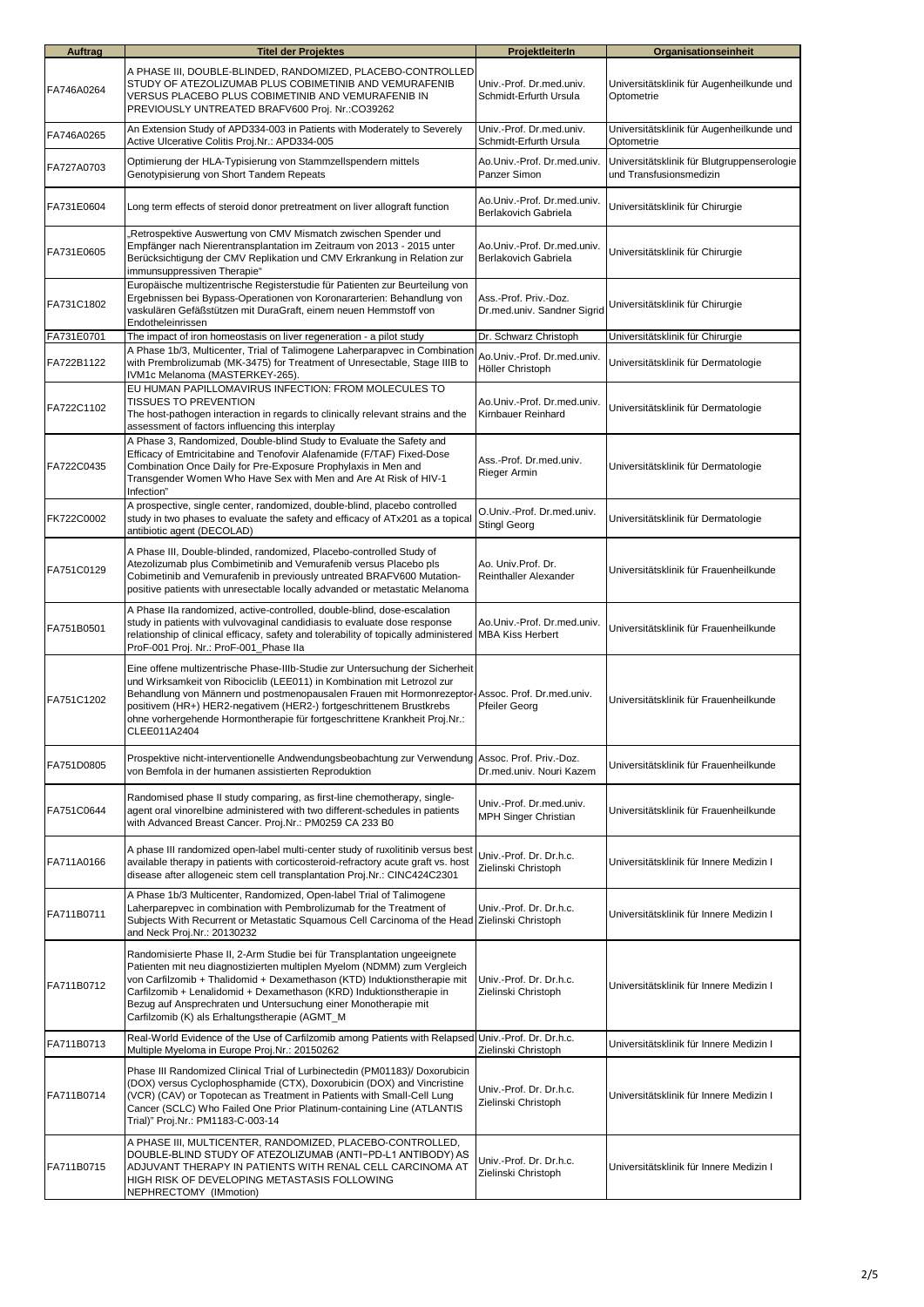| <b>Auftrag</b> | <b>Titel der Projektes</b>                                                                                                                                                                                                                                                                                                                                                                                            | ProjektleiterIn                                            | Organisationseinheit                      |
|----------------|-----------------------------------------------------------------------------------------------------------------------------------------------------------------------------------------------------------------------------------------------------------------------------------------------------------------------------------------------------------------------------------------------------------------------|------------------------------------------------------------|-------------------------------------------|
| FA711B0716     | A PHASE 3, PROSPECTIVE, RANDOMIZED, DOUBLE-BLIND, MULTI-<br>CENTER, STUDY OF THE EFFICACY AND SAFETY OF LANREOTIDE<br>AUTOGEL/ DEPOT 120 MG PLUS BSC VS. PLACEBO PLUS BSC FOR<br>TUMOR CONTROL IN SUBJECTS WITH WELL DIFFERENTIATED,<br>METASTATIC AND/OR UNRESECTABLE TYPICAL OR ATYPICAL LUNG<br>NEUROENDOCRINE TUMORS                                                                                              | Univ.-Prof. Dr. Dr.h.c.<br>Zielinski Christoph             | Universitätsklinik für Innere Medizin I   |
| FA711B0717     | An open label phase II study to evaluate the efficacy and safety of PDR001 in<br>patients with advanced or metastatic non-functional neuroendocrine tumors of Univ.-Prof. Dr. Dr.h.c.<br>pancreatic, gastrointestinal (GI), or thoracic origin who have progressed on<br>prior treatment Proj.Nr.: CPDR001E2201                                                                                                       | Zielinski Christoph                                        | Universitätsklinik für Innere Medizin I   |
| FA711B0718     | The Search for Biomarkers to Predict Nivolumab Response in NSCLC:<br>Identification of Genomic Changes Proj. Nr.: CA209-894                                                                                                                                                                                                                                                                                           | Univ.-Prof. Dr. Dr.h.c.<br>Zielinski Christoph             | Universitätsklinik für Innere Medizin I   |
| FA711C1009     | Phase II single-arm "window-of-opportunity" study of a combination of<br>obinutuzumab (GA-101) and venetoclax (ABT-199) in relapsed or refractory<br>diffuse large B-cell lymphoma (DLBCL)                                                                                                                                                                                                                            | Univ.-Prof. Dr.med.univ.<br>Jäger Ulrich                   | Universitätsklinik für Innere Medizin I   |
| FA711C1010     | Randomisierte Phase II, 2-Arm Studie bei für Transplantation ungeeignete<br>Patienten mit neu diagnostizierten multiplen Myelom (NDMM) zum Vergleich<br>von Carfilzomib + Thalidomid + Dexamethason (KTD) Induktionstherapie mit<br>Carfilzomib + Lenalidomid + Dexamethason (KRD) Induktionstherapie in<br>Bezug auf Ansprechraten und Untersuchung einer Monotherapie mit<br>Carfilzomib (K) als Erhaltungstherapie | Univ.-Prof. Dr.med.univ.<br>Jäger Ulrich                   | Universitätsklinik für Innere Medizin I   |
| FA711C1011     | A Phase II, Single Arm, Open-Label, Multicenter Study to Evaluate the<br>Efficacy and Safety of MOR00208 Combined with Idelalisib in Patients with<br>Relapsed or Refractory CLL/SLL Previously Treated with Bruton's Tyrosine<br>Kinase (BTK) Inhibitor                                                                                                                                                              | Univ.-Prof. Dr.med.univ.<br>Jäger Ulrich                   | Universitätsklinik für Innere Medizin I   |
| FA711C1012     | Einsatz von Lenalidomid (Revlimid®) beim unbehandelten nicht<br>transplantierbaren Multiplem Myelom unter Praxisbedingungen                                                                                                                                                                                                                                                                                           | Univ.-Prof. Dr.med.univ.<br>Jäger Ulrich                   | Universitätsklinik für Innere Medizin I   |
| FA711C1013     | A Phase 2, Open-label, Multicenter Study to Evaluate the Safety and Clinical<br>Activity of Durvalumab in Combination with Rituximab, Cyclophosphamide,<br>Doxorubicin, Vincristine, Prednisone (R CHOP) or with Lenalidomide plus R<br>CHOP (R2 CHOP) in Subjects With Previously Untreated, High Risk Diffuse<br>Large B Cell Lymphoma Proj.Nr.: MEDI4736-DLBCL-001                                                 | Univ.-Prof. Dr.med.univ.<br>Jäger Ulrich                   | Universitätsklinik für Innere Medizin I   |
| FA711C1014     | A multicenter phase II, open label, single arm study to evaluate the efficacy<br>and safety of ruxolitinib in the treatment of anemic myelofibrosis patients Proj.<br>Nr.: CINC424A2411                                                                                                                                                                                                                               | Univ.-Prof. Dr.med.univ.<br>Jäger Ulrich                   | Universitätsklinik für Innere Medizin I   |
| FK711C0001     | KOOP FA729A0136 - Safety, tolerability and activity of TNT009 in healthy<br>volunteers and patients with complement-mediated disorders. A<br>single/multiple ascending dose phase 1 study Proj.Nr.: TNT009-01                                                                                                                                                                                                         | Univ.-Prof. Dr.med.univ.<br>Jäger Ulrich                   | Universitätsklinik für Innere Medizin I   |
| FA711C0361     | Safety, tolerability, and pharmacokinetics study of single and multiple<br>subcutaneous doses of turoctocog alfa pegol in patients with haemophilia A                                                                                                                                                                                                                                                                 | Univ.-Prof. Dr.med.univ.<br>Pabinger Ingrid                | Universitätsklinik für Innere Medizin I   |
| FA714C0310     | Observational Serial Chart Review of Repatha® Use in European Subjects<br>with Hyperlipidaemia<br>Protocol number 20130296 Proj.Nr.: 20130296                                                                                                                                                                                                                                                                         | Ao.Univ.-Prof. Dr.med.univ.<br><b>Schernthaner Gerit</b>   | Universitätsklinik für Innere Medizin II  |
| FA714B1403     | A Multicenter, Randomized, Open-label, 3-Arm Phase 3 Study of Encorafenib<br>+ Cetuximab Plus or Minus Binimetinib vs. Irinotecan/Cetuximab or Infusional                                                                                                                                                                                                                                                             | Ass.-Prof. Dr.med.univ.<br><b>Gabriel Harald</b>           | Universitätsklinik für Innere Medizin II. |
| FA714B1511     | A multicenter, randomized, parallel group, double blind, dose finding Phase II<br>trial to study the efficacy, safety, pharmacokinetic and pharmacodynamic<br>effects of the oral partial adenosine A1 receptor agonist neladenoson<br>bialanate over 20 weeks in patients with chronic heart failure and preserved<br>ejection fraction" (PANACHE)                                                                   | Assoc. Prof. Priv.-Doz.<br>Dr.med.univ. Bonderman<br>Diana | Universitätsklinik für Innere Medizin II  |
| FA714B0530     | TEXAS                                                                                                                                                                                                                                                                                                                                                                                                                 | Assoc. Prof. Univ.-Doz. Dr.<br>Pavone-Gyöngyösi Mariann    | Universitätsklinik für Innere Medizin II  |
| FA714B0357     | BIOTRONIKS - Safety and Performance in de NOvo Lesion of NatiVE<br>Coronary Arteries with Magmaris- Registry: BIOSOLVE-IV                                                                                                                                                                                                                                                                                             | Univ.-Prof. Dr.med.univ.<br>Lang Irene                     | Universitätsklinik für Innere Medizin II  |
| FA714B0358     | First In Human Study of the Aria CV Device to Assess Acute Safety and<br>Performance in Patients with Pulmonary Hypertension (Protocol Number 2041<br>001(EN))                                                                                                                                                                                                                                                        | Univ.-Prof. Dr.med.univ.<br>Lang Irene                     | Universitätsklinik für Innere Medizin II  |
| FA714B0359     | Studie CV185-316                                                                                                                                                                                                                                                                                                                                                                                                      | Univ.-Prof. Dr.med.univ.<br>Lang Irene                     | Universitätsklinik für Innere Medizin II  |
| FA714B0360     | A Phase 3, Placebo Controlled, Double-blind, Randomized, Clinical Study to<br>Determine Efficacy, Safety and Tolerability of Pulsed, Inhaled Nitric Oxide<br>(iNO) versus Placebo in Symptomatic Subjects with Pulmonary Arterial<br>Hypertension (PAH): INOvation-1                                                                                                                                                  | Univ.-Prof. Dr.med.univ.<br>Lang Irene                     | Universitätsklinik für Innere Medizin II  |
| FA716D0903     | Evaluierung von RA33 als Biomarker für die Diagnose von Rheumatoider<br>Arthritis und für die Vorhersage von Behanlungserfolgen                                                                                                                                                                                                                                                                                       | Ao.Univ.-Prof. Dr. Steiner<br>Günter                       | Universitätsklinik für Innere Medizin III |
| FA716C0819     | A Cross-sectional Study of Renal Function in Treatment-naive, Young Male<br>Patients with Fabry Disease - MSC 12711                                                                                                                                                                                                                                                                                                   | Ao.Univ.-Prof. Dr.med.univ.<br>Sunder-Plaßmann Gere        | Universitätsklinik für Innere Medizin III |
| FA716C1010     | EU BEAt-DKD<br>Biomarker Enterprise to Attack DKD to IMI2 JU as part of the Innovative<br>Medicines Initiative 2 Joint Undertaking programme Proj.Nr.: 115974                                                                                                                                                                                                                                                         | Univ.-Prof. Dr.med.univ.<br>Oberbauer Rainer               | Universitätsklinik für Innere Medizin III |
| FA716E0865     | Preclinical assessment of the non-steroidal FXR agonist GS-9674 and the<br>ASK1-inhibitors GS-4997/GS-4793 for treatment of fibrosis and portal<br>hypertension in biliary and toxic cirrhosis                                                                                                                                                                                                                        | Univ.-Prof. Dr.med.univ.<br><b>Trauner Michael</b>         | Universitätsklinik für Innere Medizin III |
| FA716E0866     | A multicenter, randomized, double-blind, placebo-controlled study to evaluate<br>the safety and efficacy of ABT-494 for induction and maintenance therapy in<br>subjects with moderately to severely active ulcerative                                                                                                                                                                                                | Univ.-Prof. Dr.med.univ.<br><b>Trauner Michael</b>         | Universitätsklinik für Innere Medizin III |
| FA716E0867     | A Phase 3 multicenter, open-label extension (OLE) Study to evaluate the long-<br>term safety and efficacy of ABT-494 in subjects with ulcerative colitis (UC)                                                                                                                                                                                                                                                         | Univ.-Prof. Dr.med.univ.<br><b>Trauner Michael</b>         | Universitätsklinik für Innere Medizin III |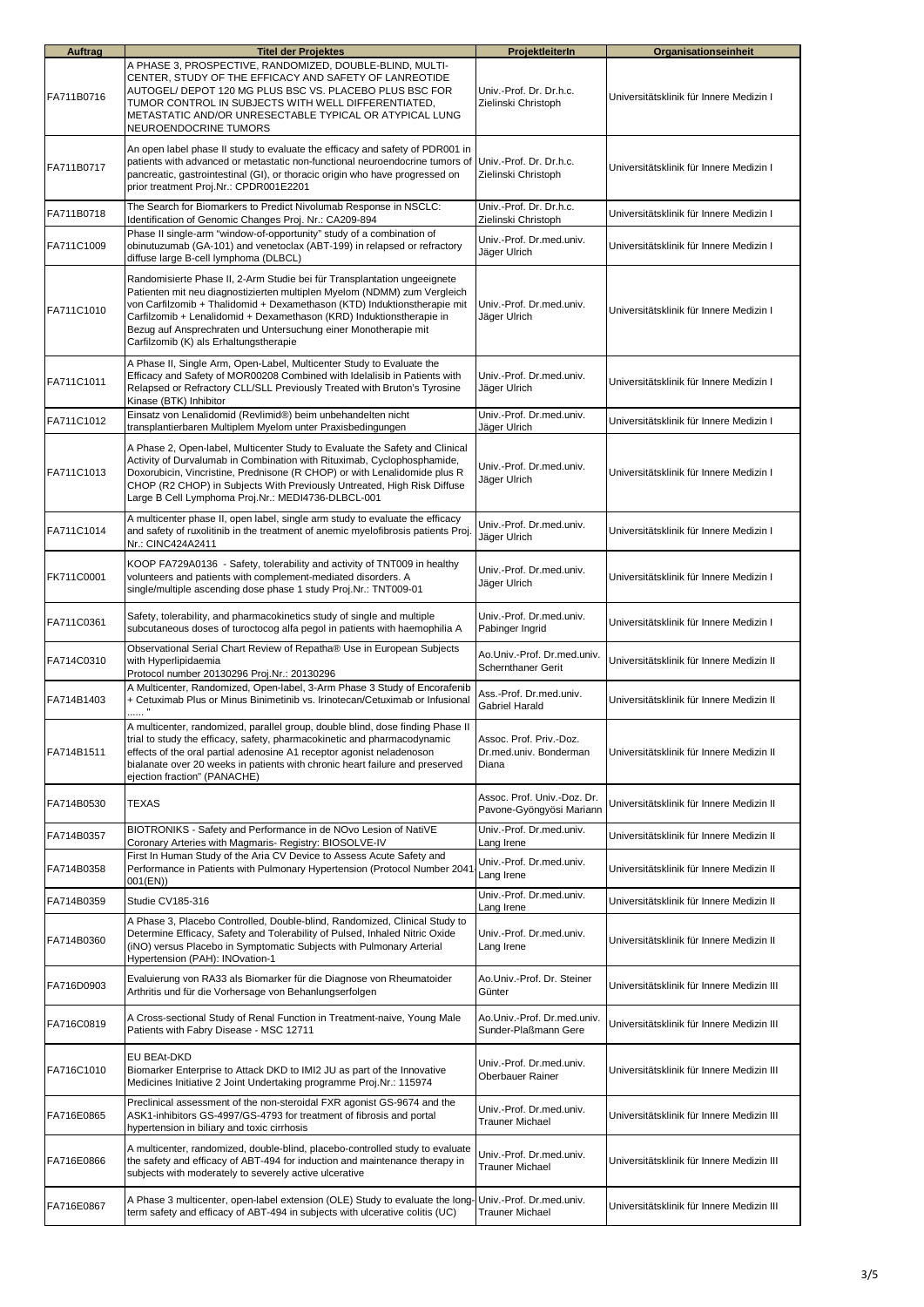| <b>Auftrag</b> | <b>Titel der Projektes</b>                                                                                                                                                                                                                                                                              | ProjektleiterIn                                                     | Organisationseinheit                                                       |
|----------------|---------------------------------------------------------------------------------------------------------------------------------------------------------------------------------------------------------------------------------------------------------------------------------------------------------|---------------------------------------------------------------------|----------------------------------------------------------------------------|
| FA781F1005     | Testung auf Saure-Lysosomale-Lipase-Defizienz (LAL-D)                                                                                                                                                                                                                                                   | Ao Univ.-Prof. Dr.med.univ.<br><b>MBA Greber-Platzer</b><br>Susanne | Universitätsklinik für Kinder- und<br>Jugendheilkunde                      |
| FA781A0703     | Eine Studie zur Beurteilung der langfristigen Sicherheit von Orfadin zur<br>Behandlung von Hypertyrosinämie Typ 1 in der klinischen<br>Standardversorgung                                                                                                                                               | Ass.-Prof. Dr.med.univ.<br>Möslinger Dorothea                       | Universitätsklinik für Kinder- und<br>Jugendheilkunde                      |
| FA781D0440     | A prospective, randomized, open label, multicenter study of the safety of<br>Apixaban vrsus vitamin K antagonist or LMWH in pediatric subjects with<br>congenital or acquired heart disease requiring chronic anticoagulation for<br>thromboembolism prevention Proj.Nr.: CV185362                      | Univ.-Prof. Dr.med.univ.<br>Michel-Behnke Ina                       | Universitätsklinik für Kinder- und<br>Jugendheilkunde                      |
| FA781D0441     | Nicht interventionelle Studie bei einer Langzeitbehandlung mit Haemoctin<br>SDH Proj.Nr.: Biotest NIS 016                                                                                                                                                                                               | Univ.-Prof. Dr.med.univ.<br>Michel-Behnke Ina                       | Universitätsklinik für Kinder- und<br>Jugendheilkunde                      |
| FA781D0442     | Safety and Efficacy of turoctocog alfa pegol (N8-GP) in Previously Untreated<br>Patients with Haemophilia A Proj.Nr.: NN-7088-3908                                                                                                                                                                      | Univ.-Prof. Dr.med.univ.<br>Michel-Behnke Ina                       | Universitätsklinik für Kinder- und<br>Jugendheilkunde                      |
| FA729A0143     | Standardized evaluation of anti-inflammatory/anti-coagulatory effects and<br>effects on leels of circulating endothelial cells of Defibrotide in a human LPS-<br>model" Proj.Nr.: 20369                                                                                                                 | Ao.Univ.-Prof. Dr.med.univ.<br>Jilma Bernd                          | Universitätsklinik für Klinische<br>Pharmakologie                          |
| FA729A0247     | An open-label, randomized, crossover-design bioequivalence study with<br>pharmacokinetic endpoints, comparing a single dose of Ferrinemia® injection<br>of Help S.A., with a single dose of Venofer® injection of Vifor AG in healthy<br>male volunteers under fasting conditions. Proj. Nr.: AZAD-BE03 | Ao.Univ.-Prof. Dr.med.univ.<br>Wolzt Michael                        | Universitätsklinik für Klinische<br>Pharmakologie                          |
| FA729A0248     | Safety and immunogenicity of Ikaser assisted epidermally administered<br>seasonal influenza vaccine in comparison to intradermally administered<br>seasonal influenza vaccine Proj. Nr.: PCT-007                                                                                                        | Ao.Univ.-Prof. Dr.med.univ.<br>Wolzt Michael                        | Universitätsklinik für Klinische<br>Pharmakologie                          |
| FA729A1020     | Pharmacokinetic crossover study of two topically administered 5% lidocain<br>containing patches in healthy male volunteers - a microdialysis study Proj.Nr.:<br>CP-06-15-01                                                                                                                             | Assoc. Prof. Priv.-Doz.<br>Dr.med.univ. Zeitlinger<br><b>Markus</b> | Universitätsklinik für Klinische<br>Pharmakologie                          |
| FA794C0401     | Clinical marker for monitoring Pseudomonas infection Proj. Nr.: 10296301                                                                                                                                                                                                                                | Priv.-Doz. Dr.med.univ.<br>MSc. Diab-El Schahawi<br>Magda           | Universitätsklinik für Krankenhaushygiene<br>und Infektionskontrolle       |
| FA761A0205     | Darstellung motorischer und somatosensorischer Hirnaktivitäten mit der Risk<br>Map Technik Prof. Beisteiner                                                                                                                                                                                             | Ao.Univ.Prof. Dr. Beisteiner<br>Roland                              | Universitätsklinik für Neurologie                                          |
| FA761A0181     | A 12-week double-blind, randomized, multicenter study comparing the<br>efficacy and safety of once monthly subcutaneous 140mg AMG334 against<br>placebo in adult episodic migraine patients who have failed 2-4 porphylactic<br>treatments                                                              | Univ.-Prof. Dr.med.univ.<br>Auff Eduard                             | Universitätsklinik für Neurologie                                          |
| FA761A0182     | Multicenter, randomized, double-blind, parallel-group, add-on, superioritiy<br>study to compare the efficacy and safety of ponesimod to placebo in subjects<br>with active repasing multiple sclerosis who are treated with dimethyl fumarate Auff Eduard<br>(Tecfidera)                                | Univ.-Prof. Dr.med.univ.                                            | Universitätsklinik für Neurologie                                          |
| FA761A0183     | A prospective, multicenter, observational postauthorization safety study to<br>evaluate the long term safety profile of LEMTRADA (Alemtuzumab) treatment<br>in Patients with relapsing forms of multiple sclerosis                                                                                      | Univ.-Prof. Dr.med.univ.<br>Auff Eduard                             | Universitätsklinik für Neurologie                                          |
| FA761A0184     | OBS14449: A prospective, observational study to evaluate quality of life,<br>patient-reported outcomes, and safty in patients with relapsing-remitting<br>multiple sclerosis who are being treated with alemtuzumab (LEMTRADA) in<br>routine clinical practice                                          | Univ.-Prof. Dr.med.univ.<br>Auff Eduard                             | Universitätsklinik für Neurologie                                          |
| FA771D0312     | ANCHOR: Aneurysm Treatment using the Aptus™ Heli-FX™<br>EndoAnchor™ System Global Registry                                                                                                                                                                                                              | Ao.Univ.-Prof. Dr.med.univ.<br>Loewe Christian                      | Universitätsklinik für Radiologie und<br>Nuklearmedizin                    |
| FA771B0833     | Dual Source CT SOMATOM Drive                                                                                                                                                                                                                                                                            | O.Univ.-Prof. Dr.med.univ.<br>Herold Christian                      | Universitätsklinik für Radiologie und<br>Nuklearmedizin                    |
| FA771G0226     | Durchführung einer retrospektiven Datenauswertung mit Lu-177 PSMA-617<br>therapeutisch zur Behandlung von Prostatakarzinomen Proj. Nr.:PSMA-617                                                                                                                                                         | Univ.-Prof. Dr. MD Hacker<br>Marcus                                 | Universitätsklinik für Radiologie und<br>Nuklearmedizin                    |
| FA771G0227     | Multicenter, Randomized, Open-label, 3-Arm Phase 3 Study of Encorafenib +<br>Cetuximab Plus or Minus Binimetinib vs. Irinotecan/Cetuximab or Infusional 5-<br>Fluorouracil (5-FU)/Folinic Acid (FA) /Irinotecan (FOLFIRI)/Cetuximab with a<br>Safety Proj.Nr.: ARRAY 818-302                            | Univ.-Prof. Dr. MD Hacker<br><b>Marcus</b>                          | Universitätsklinik für Radiologie und<br>Nuklearmedizin                    |
| FA771G0228     | A PHASE III, MULTICENTER, RANDOMIZED, PLACEBO-CONTROLLED,<br>DOUBLE-BLIND STUDY OF ATEZOLIZUMAB (ANTI-PD-L1 ANTIBODY) AS<br>ADJUVANT THERAPY IN PATIENTS WITH RENAL CELL CARCINOMA AT<br>HIGH RISK OF DEVELOPING METASTASIS FOLLOWING<br>NEPHRECTOMY Proj.Nr.: IMmotion 010                             | Univ.-Prof. Dr. MD Hacker<br>Marcus                                 | Universitätsklinik für Radiologie und<br>Nuklearmedizin                    |
| FA743A0224     | Offene, einarmige, multizentrische Sicherheitsstudie zu Atezolizumab bei<br>lokal fortgeschrittenem oder metastasierendem urothelialen oder nicht<br>urothelialen Harnwegkarzinom                                                                                                                       | Univ.-Prof. Dr.med.univ.<br>Shariat Shahrokh                        | Universitätsklinik für Urologie                                            |
| FA662A0305     | Repeated Dose Toxicity and Local Tolerance of the BioMed rSEB Variant<br>Candidate Vaccine                                                                                                                                                                                                              | Ass.-Prof. Mag. DDr.<br>Bergmeister Helga                           | Zentrum für Biomedizinische Forschung                                      |
| FA605A0802     | Selektive Muskel und Nervstimulation                                                                                                                                                                                                                                                                    | Ao.Univ.-Prof. Dipl.-Ing. Dr.<br>Mayr Winfried                      | Zentrum für Medizinische Physik und<br>Biomedizinische Technik             |
| FA605A1003     | One-Channel-Microstimulator                                                                                                                                                                                                                                                                             | Ao.Univ.-Prof. Dr. Bijak<br>Manfred                                 | Zentrum für Medizinische Physik und<br>Biomedizinische Technik             |
| FA660A1204     | Optimal gender-specific treatment paths on healthcare multiplex networks<br>Proj. Nr.: MA16-045                                                                                                                                                                                                         | Ass.-Prof. Mag. Dr. Klimek<br>Peter                                 | Zentrum für Medizinische Statistik,<br>Informatik und Intelligente Systeme |
| FA660A1701     | Zusatzvertrag über die Durchführung von Teilleistungen im Rahmen der<br>klinischen Prüfung "Safety and immunogenicity of laser assisted epidermally<br>administered seasonal influenza vaccine in comparison to intradermally<br>administered seasonal influenza vaccine"                               | Univ.-Prof. Mag. Dr.<br>Mittlböck Martina                           | Zentrum für Medizinische Statistik,<br>Informatik und Intelligente Systeme |
| FA623A0409     | Talente Praktika für Schülerinnen und Schüler Proj.Nr.: 857152                                                                                                                                                                                                                                          | Ao.Univ.-Prof. Dr.med.univ.<br>Barisani Talin                       | Zentrum für Pathophysiologie,<br>Infektiologie und Immunologie             |
| FA623A0505     | Comparative evaluation of disinfectants against Acanthamoeba cysts                                                                                                                                                                                                                                      | Ass.-Prof. Univ.-Doz. Mag.<br>Dr. Walochnik Julia                   | Zentrum für Pathophysiologie,<br>Infektiologie und Immunologie             |
| FA648A1801     | Herstellung, Reinigung und Aufbereitung von Nahrungsmittel Allergenen<br>sowie wissenschaftliche Dokumentation                                                                                                                                                                                          | Assoc.-Prof. Priv.-Doz.<br>Mag. Dr. Merima Bublin                   | Zentrum für Pathophysiologie,<br>Infektiologie und Immunologie             |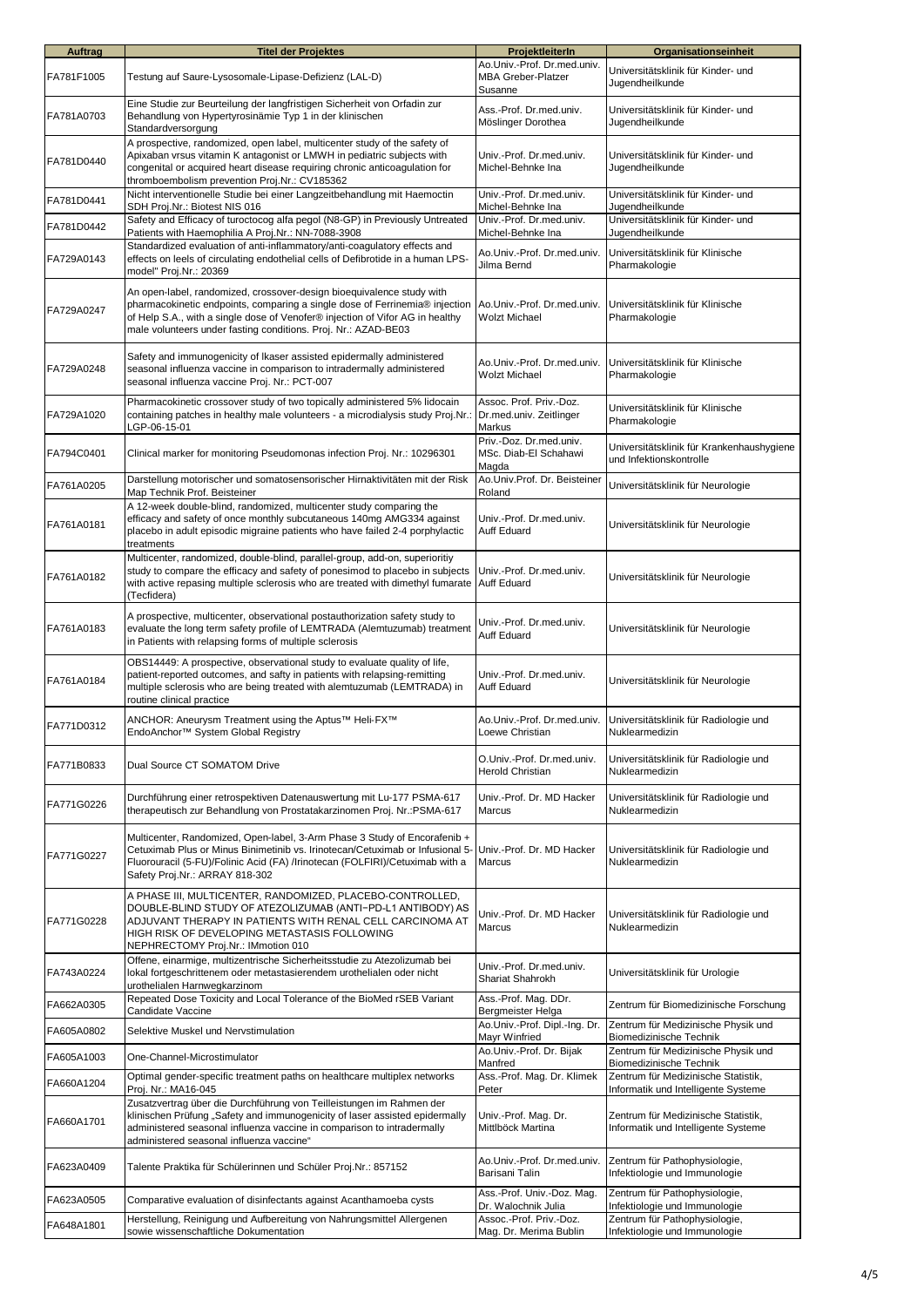| Auftrag    | <b>Titel der Projektes</b>                                                                                                                                                                                                                                  | ProjektleiterIn                                                              | Organisationseinheit                                           |
|------------|-------------------------------------------------------------------------------------------------------------------------------------------------------------------------------------------------------------------------------------------------------------|------------------------------------------------------------------------------|----------------------------------------------------------------|
| FA623A0218 | Double blind, Randomized, Placebo controlled, Dose finding trial to evaluate<br>the optimal dose of MV-Zika, a new vaccine against Zika Virus, in regard to<br>immunogenicity, safety, and tolerability in healthy volunteers Proj. Nr.: 2016-<br>004212-34 | PhD. Univ.-Prof.<br>Dr.med.univ. Wiedermann-<br>Schmidt Ursula               | Zentrum für Pathophysiologie,<br>Infektiologie und Immunologie |
| FA648A0807 | Life Science Call 2015<br>LS15-007 - Die Rolle des Chondroitin Sulfat Proteglycan (CSPG4) bei der<br>Entstehung von Multidrug-Toleranzen in Melanomzellen Proj.Nr.: LS15-007                                                                                | Univ.-Prof. Dr. Breiteneder<br>Heimo                                         | Zentrum für Pathophysiologie,<br>Infektiologie und Immunologie |
| FA625A0304 | Research Agreement "Kytta in vitro model, analysis of effect in human<br>endothelial cells"                                                                                                                                                                 | Ao. Univ.Prof. Mag. Dr. De<br><b>Martin Rainer</b>                           | Zentrum für Physiologie und<br>Pharmakologie                   |
| FA641A0903 | Zyklotide zur Krebstherapie                                                                                                                                                                                                                                 | Assoc. Prof. Priv.-Doz. Dr.<br>PhD. BAppSc (Hons)<br><b>Gruber Christian</b> | Zentrum für Physiologie und<br>Pharmakologie                   |
| FA636A0403 | EU Study on the Action plan on childhood Obesity 2014-2020 in the European Ass.-Prof. Dr. MPH<br>Union Proj.Nr.: KWA053                                                                                                                                     | Hoffmann Kathryn                                                             | Zentrum für Public Health                                      |
| FA646A0207 | Evaluierungsstudie der Programme "Bewegung bis ins Alter - Bewegung zum<br>Wohlfühlen" und BleibAKTIV. Bewegung zuhause.                                                                                                                                    | Assoc. Prof. Priv.-Doz. Dr.<br><b>MPH Dorner Thomas Ernst</b>                | Zentrum für Public Health                                      |
| FA646A0208 | Recherche und Protokollerstellung für das Studienprojekt Physische Aktivität<br>und Krankheitsaktivität bei Patienten mit rheumatoider Arthritis                                                                                                            | Assoc. Prof. Priv.-Doz. Dr.<br><b>IMPH Dorner Thomas Ernst</b>               | Zentrum für Public Health                                      |
| FA647A0115 | EU H2020 European Human Biomonitoring Initiative Proj.Nr.: 733032                                                                                                                                                                                           | Oberrat Priv.-Doz. Dr.<br>Moshammer Hanns                                    | Zentrum für Public Health                                      |